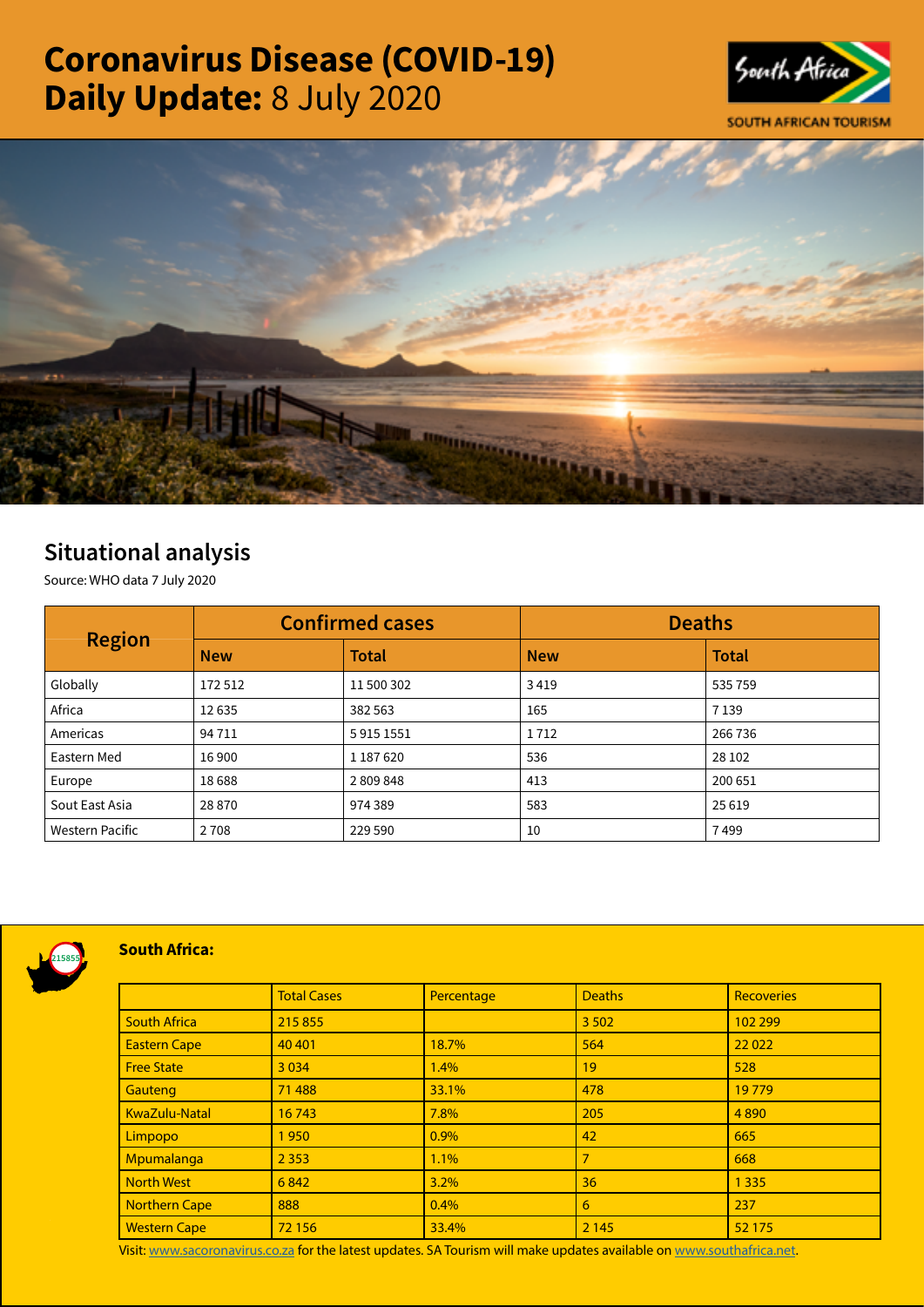# SOUTH AFRICA NEWS

#### TOURISM RELATED ARTICLES

- [International report shows impact New7Wonders has on tourism post-Covid-19 Sisa Ntshona, CEO of South Africa Tourism,](https://www.iol.co.za/travel/travel-news/international-report-shows-impact-new7wonders-has-on-tourism-post-covid-19-50528440)  said the research is very important for the nation at this time. "It gives us guidance and ideas on some of the things we can do to bring back South Africa to not only its previous tourism achievements but to also reach new heights. Africa has only two Wonders, the only surviving Ancient 7 Wonder, the Pyramids of Giza, and the voted New7Wonder of Nature, our very own [Table Mountain - an icon of pride for the entire continent,"](https://www.iol.co.za/travel/travel-news/international-report-shows-impact-new7wonders-has-on-tourism-post-covid-19-50528440)
- [Two-thirds of global tourists ready to travel Almost two-thirds of international travellers are ready to travel immediately after](http://www.tourismupdate.co.za/article/199768/Two-thirds-of-global-tourists-ready-to-travel)  the lifting of international travel restrictions – or at least within a year thereafter. This was revealed by a South African Tourism survey on international travel, in which its Strategy Insights and Analytics team solicited views of international tourists who had visited South Africa in the past three years
- [South Africa's passport power 'stable' in volatile pandemic world Moving into the 3rd quarter of 2020, South Africa retains](https://www.iol.co.za/travel/south-africa/south-africas-passport-power-stable-in-volatile-pandemic-world-50530250)  [its 56th rank on the Henley Passport Index, the original ranking of all the world's passports according to the number of](https://www.iol.co.za/travel/south-africa/south-africas-passport-power-stable-in-volatile-pandemic-world-50530250)  [destinations their holders can access without a prior visa](https://www.iol.co.za/travel/south-africa/south-africas-passport-power-stable-in-volatile-pandemic-world-50530250)
- Santam to contest hotel group's lockdown lawsuit While the insurer is adamant it's not liable, it also says its balance sheet is strong enough to handle an adverse judgment
- [Covid claims: Santam and insurers have 'pathetic excuses for not paying', say tourism companies It's a grim confirmation of](https://www.businesslive.co.za/fm/features/2020-07-08-covid-claims-santam-and-insurers-have-pathetic-excuses-for-not-paying-say-tourism-companies/)  the old adage that insurers take your money religiously every month, but when you really need them they find excuses in the [small print not to pay](https://www.businesslive.co.za/fm/features/2020-07-08-covid-claims-santam-and-insurers-have-pathetic-excuses-for-not-paying-say-tourism-companies/)
- [Government gets extra week to find funding for SAA Travel News](https://www.travelnews.co.za/article/breaking-news-government-gets-extra-week-find-funding-saa)
- [Government, unions agree to retain 1 000 more employees in new SAA doubling the number of workers who will not be](https://www.moneyweb.co.za/news/south-africa/government-unions-agree-to-retain-1-000-more-employees-in-new-saa/)  [retrenched to kickstart the new airline. Numsa and Sacca say they won't discourage members from accepting the VSPs.](https://www.moneyweb.co.za/news/south-africa/government-unions-agree-to-retain-1-000-more-employees-in-new-saa/)
- Gidon Novick expresses the opinion "Do not bail out SAA rather feed seven million hungry South Africans for a year"
- 472 000 jobs on the line! The Board of Airline Representatives of South Africa (Barsa) has addressed a letter to President [Ramaphosa, the Department of Transport and the Department of Trade and Industry, pleading for a restart of regional and](https://www.travelnews.co.za/article/472-000-jobs-line)  [international passenger flights out of South Africa](https://www.travelnews.co.za/article/472-000-jobs-line)
- [Hospitality: What price? City Lodge Hotel Group COO, Lindiwe Sangweni-Siddo said during the period of quarantine and](https://www.travelnews.co.za/article/hospitality-what-price)  isolation (lockdown levels one and two) the Minister of Tourism had released a Gazette allowing players in the industry, [especially hospitality providers, to collaborate about pricing. "It is not something we would normally do because we would be](https://www.travelnews.co.za/article/hospitality-what-price)  [in contravention of the Competition Act, but in this particular space we could](https://www.travelnews.co.za/article/hospitality-what-price)

# GENERAL COVID-19 RELATED ARTICLES

- [Covid in SA: 192 more deaths, 10 000 new infections as virus spreads aggressively This means South Africa had the fourth most](https://www.iol.co.za/news/south-africa/covid-in-sa-192-more-deaths-10-000-new-infections-as-virus-spreads-aggressively-50572683)  [new cases in the world on Tuesday - with only the USA, Brazil and India recording more cases](https://www.iol.co.za/news/south-africa/covid-in-sa-192-more-deaths-10-000-new-infections-as-virus-spreads-aggressively-50572683)
- [INVESTIGATION | Sanitisers' dirty secret revealed: these brands are useless Almost half of hand sanitisers tested in a private lab](C:\Users\dale\Downloads\Almost half of hand sanitisers tested in a private lab have too little alcohol to protect you from Covid-19)  have too little alcohol to protect you from Covid-19
- Sports, arts and culture officials grilled by MPs about Covid-19 relief fund Top officials from the department of sports, arts and [culture were grilled on Tuesday by MPs about suspicious payments made by the department's Covid-19 relief fund to artists](https://www.timeslive.co.za/politics/2020-07-07-sports-arts-and-culture-officials-grilled-by-mps-about-covid-19-relief-fund/)  [and athletes. A 42-page list, comprised of 2,003 beneficiaries, was questioned by several members of the portfolio committee](https://www.timeslive.co.za/politics/2020-07-07-sports-arts-and-culture-officials-grilled-by-mps-about-covid-19-relief-fund/)  [on sports, arts and culture, particularly because some amounts exceeded the department's announced capped relief sum](https://www.timeslive.co.za/politics/2020-07-07-sports-arts-and-culture-officials-grilled-by-mps-about-covid-19-relief-fund/)
- Media24 tried to avoid job losses as print media is hard hit by Covid-19 pandemic It plans to retrench more than 500 people [and close some of its magazines as the Covid-19 pandemic hits its operations](https://www.iol.co.za/business-report/companies/media24-tried-to-avoid-job-losses-as-print-media-is-hard-hit-by-covid-19-pandemic-50548333)
- [Over 270,000 arrested for breaking lockdown rules: Bheki Cele But only a small proportion of those arrested for contravening](https://www.timeslive.co.za/politics/2020-07-07-over-270000-arrested-for-breaking-lockdown-rules-bheki-cele/)  [the rules have paid admission of guilt fines so far](https://www.timeslive.co.za/politics/2020-07-07-over-270000-arrested-for-breaking-lockdown-rules-bheki-cele/)
- [Adoption of emergency Covid-19 Budget one step closer Parliament's finance committees on Tuesday adopted the report on](https://www.dailymaverick.co.za/article/2020-07-08-adoption-of-emergency-covid-19-budget-one-step-closer/#gsc.tab=0)  [the revised fiscal framework that underpins Finance Minister Tito Mboweni's emergency Covid-19 Budget. The DA, EFF and](https://www.dailymaverick.co.za/article/2020-07-08-adoption-of-emergency-covid-19-budget-one-step-closer/#gsc.tab=0)  [Freedom Front Plus rejected the report, which was carried by ANC numbers in a signal that the Special Adjustment Budget is](https://www.dailymaverick.co.za/article/2020-07-08-adoption-of-emergency-covid-19-budget-one-step-closer/#gsc.tab=0)  [to be approved](https://www.dailymaverick.co.za/article/2020-07-08-adoption-of-emergency-covid-19-budget-one-step-closer/#gsc.tab=0)